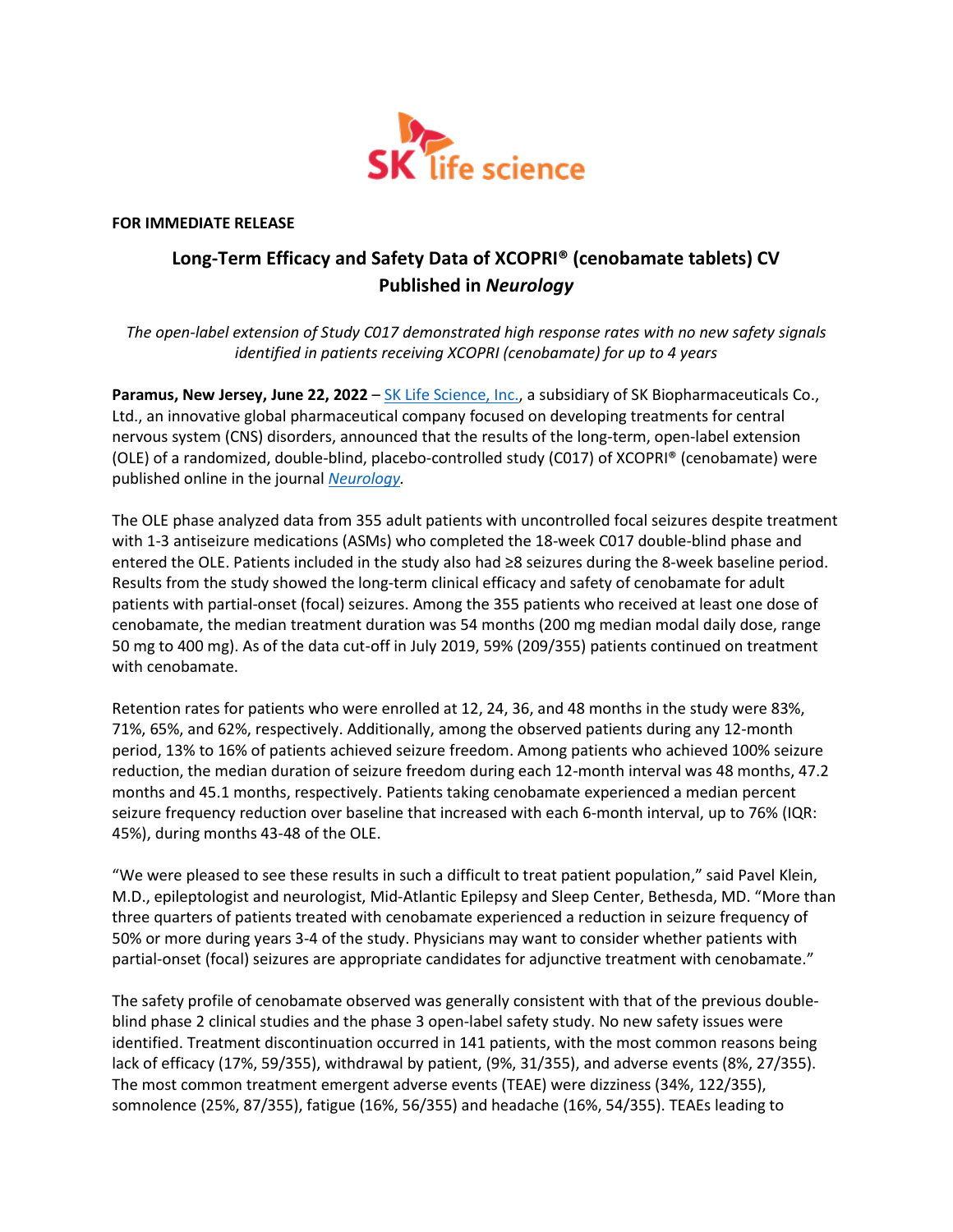discontinuation occurred in 9% of patients (31/355), with the primary reason being nervous system disorders (3%, 12/355).

#### **About Study C017**

Study C017 was a multi-center, double-blind, randomized, placebo-controlled study to evaluate the safety and efficacy of cenobamate 200 mg/day as an adjunctive therapy in adults (18-70 years old) with uncontrolled focal seizures. In the study, 437 patients were randomized to four different groups, including 108 patients treated with placebo and 108, 110, and 111 patients treated, respectively, with 100 mg, 200 mg, and 400 mg/day of cenobamate. Patients included in the study had  $\geq$ 8 seizures during the 8-week long baseline period and were taking 1-3 anti-seizure medications (ASMs). The open-label extension (OLE) of the study enrolled 355 patients, including 265 patients originally randomized to cenobamate and 90 patients originally randomized to placebo during the double-blind period. The objective of the OLE was to evaluate long-term efficacy, safety and tolerability of cenobamate as an adjunctive treatment.

## **About XCOPRI® (cenobamate tablets) CV**

Cenobamate is an anti-seizure medication (ASM) discovered and developed by SK Biopharmaceuticals and SK life science. While the precise mechanism by which cenobamate exerts its therapeutic effect is unknown, it is believed to reduce repetitive neuronal firing by inhibiting voltage-gated sodium currents. It is also a positive allosteric modulator of the γ-aminobutyric acid (GABAA) ion channel.  

Cenobamate is approved in the United States for the treatment of partial-onset seizures in adults and is available under the brand name XCOPRI® (cenobamate tablets) CV. Cenobamate can be combined with other ASMs or used alone. The recommended initial dosage of cenobamate is 12.5 mg once-daily, with titration every two weeks; it is available in six tablet strengths for once-daily dosing: 12.5 mg, 25 mg, 50 mg, 100 mg, 150 mg and 200 mg.

Cenobamate is also approved in the European Union and the United Kingdom for the adjunctive treatment of focal-onset (partial-onset) seizures with or without secondary generalization in adult patients with seizures that have not been adequately controlled despite a history of treatment with at least two anti-epileptic medicinal products and is marketed by Angelini Pharma under the brand name ONTOZRY<sup>®</sup>.

Additionally, cenobamate is in clinical development in Asia. Ono Pharmaceutical and Ignis Therapeutics have the rights to develop and commercialize cenobamate in Japan and in the Greater China region, respectively. SK Biopharmaceuticals has recently entered into an exclusive licensing agreement with Endo for cenobamate in Canada.

# **IMPORTANT SAFETY INFORMATION AND INDICATION FOR XCOPRI® (cenobamate tablets) CV**

## **DO NOT TAKE XCOPRI IF YOU:**

- Are allergic to cenobamate or any of the other ingredients in XCOPRI.
- Have a genetic problem (called Familial Short QT syndrome) that affects the electrical system of the heart.

## **XCOPRI CAN CAUSE SERIOUS SIDE EFFECTS, INCLUDING:**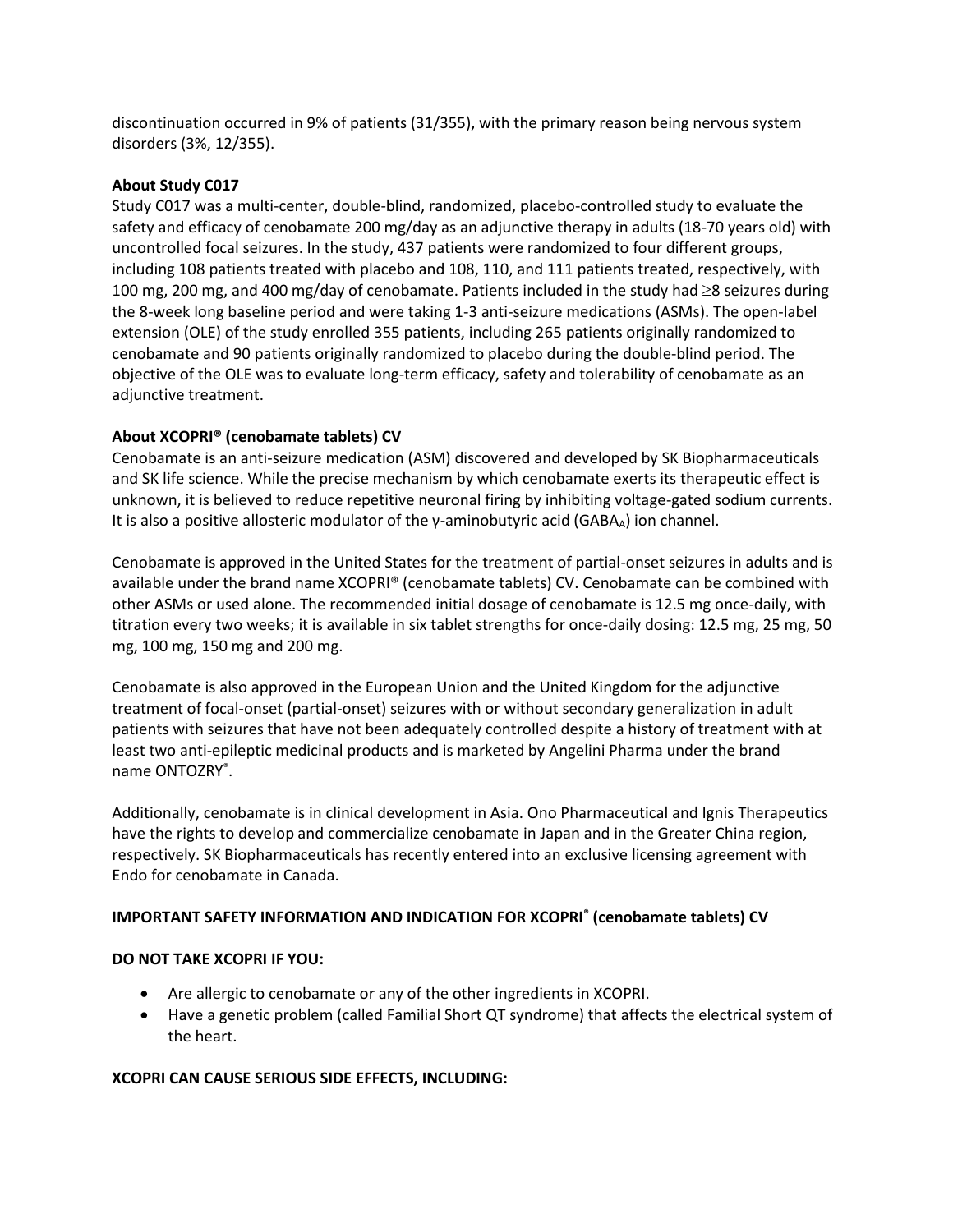**Allergic reactions: XCOPRI can cause serious skin rash or other serious allergic reactions which may affect organs and other parts of your body like the liver or blood cells.** You may or may not have a rash with these types of reactions. Call your healthcare provider right away and go to the nearest emergency room if you have any of the following: swelling of your face, eyes, lips, or tongue, trouble swallowing or breathing, a skin rash, hives, fever, swollen glands, or sore throat that does not go away or comes and goes, painful sores in the mouth or around your eyes, yellowing of your skin or eyes, unusual bruising or bleeding, severe fatigue or weakness, severe muscle pain, frequent infections, or infections that do not go away. **Take XCOPRI exactly as your healthcare provider tells you to take it. It is very important to increase your dose of XCOPRI slowly, as instructed by your healthcare provider.**

**QT shortening: XCOPRI may cause problems with the electrical system of the heart (QT shortening).** Call your healthcare provider if you have symptoms of QT shortening including fast heartbeat (heart palpitations) that last a long time or fainting.

**Suicidal behavior and ideation:** Antiepileptic drugs, including XCOPRI, may cause suicidal thoughts or actions in a very small number of people, about 1 in 500. Call your health care provider right away if you have any of the following symptoms, especially if they are new, worse, or worry you: thoughts about suicide or dying; attempting to commit suicide; new or worse depression, anxiety, or irritability; feeling agitated or restless; panic attacks; trouble sleeping (insomnia); acting aggressive; being angry or violent; acting on dangerous impulses; an extreme increase in activity and talking (mania); or other unusual changes in behavior or mood.

**Nervous system problems:** XCOPRI may cause problems that affect your nervous system. Symptoms of nervous system problems include: dizziness, trouble walking or with coordination, feeling sleepy and tired, trouble concentrating, remembering, and thinking clearly, and vision problems. **Do not drive, operate heavy machinery, or do other dangerous activities until you know how XCOPRI affects you**.

**Do not drink alcohol or take other medicines that can make you sleepy or dizzy while taking XCOPRI without first talking to your healthcare provider.**

## **DISCONTINUATION:**

**Do not stop taking XCOPRI without first talking to your healthcare provider.** Stopping XCOPRI suddenly can cause serious problems. Stopping seizure medicine suddenly in a patient who has epilepsy can cause seizures that will not stop (status epilepticus).

#### **DRUG INTERACTIONS:**

XCOPRI may affect the way other medicines work, and other medicines may affect how XCOPRI works. **Do not start or stop other medicines without talking to your healthcare provider.** Tell healthcare providers about all the medicines you take, including prescription and over-the-counter medicines, vitamins and herbal supplements.

#### **PREGNANCY AND LACTATION:**

XCOPRI may cause your birth control medicine to be less effective. **Talk to your health care provider about the best birth control method to use.**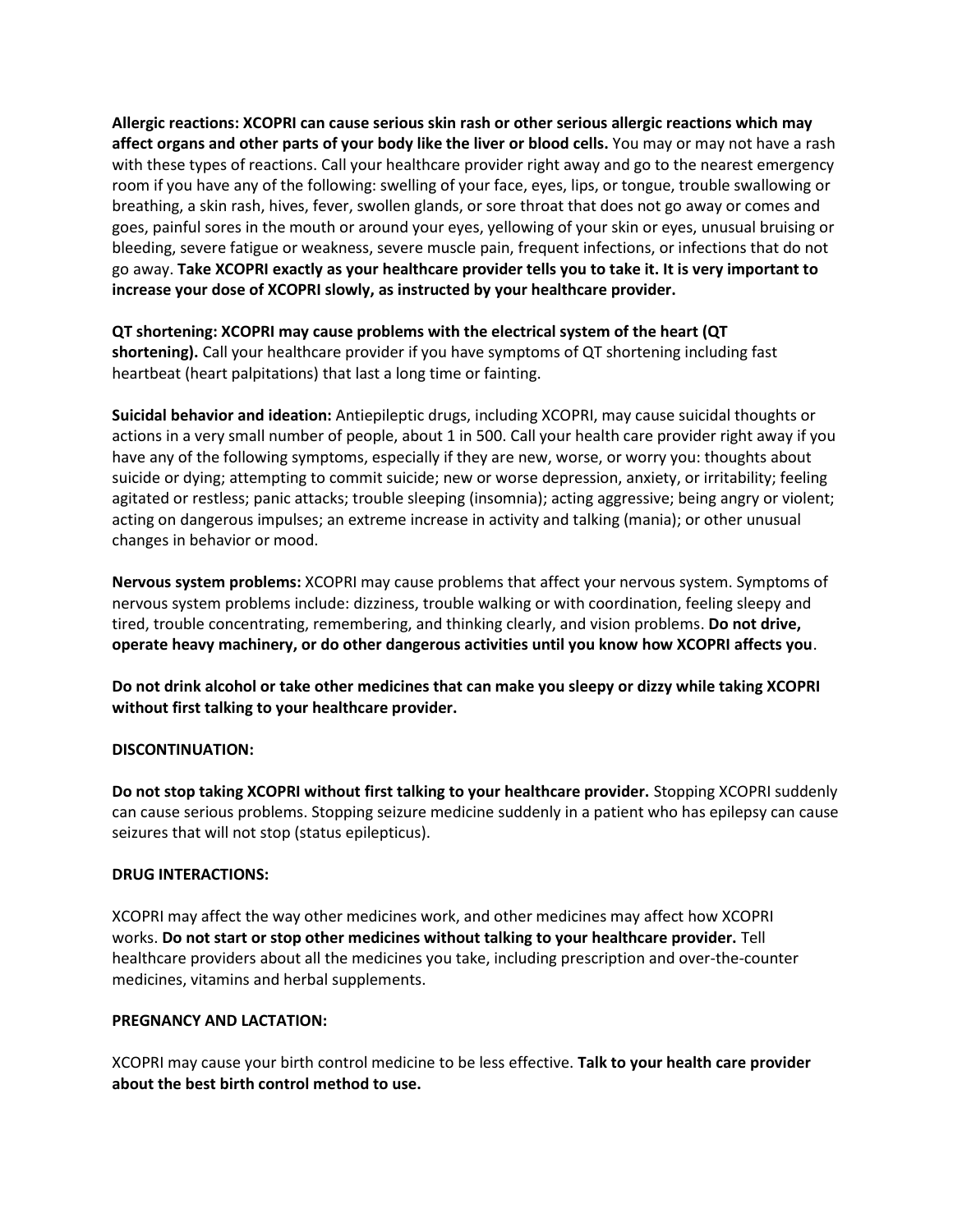**Talk to your health care provider if you are pregnant or plan to become pregnant.** It is not known if XCOPRI will harm your unborn baby. Tell your healthcare provider right away if you become pregnant while taking XCOPRI. You and your healthcare provider will decide if you should take XCOPRI while you are pregnant. If you become pregnant while taking XCOPRI, talk to your healthcare provider about registering with the North American Antiepileptic Drug (NAAED) Pregnancy Registry. The purpose of this registry is to collect information about the safety of antiepileptic medicine during pregnancy. You can enroll in this registry by calling 1-888-233-2334 or go to [www.aedpregnancyregistry.org.](https://c212.net/c/link/?t=0&l=en&o=2913906-1&h=4058501372&u=http%3A%2F%2Fwww.aedpregnancyregistry.org%2F&a=www.aedpregnancyregistry.org)

**Talk to your health care provider if you are breastfeeding or plan to breastfeed.** It is not known if XCOPRI passes into breastmilk. Talk to your healthcare provider about the best way to feed your baby while taking XCOPRI.

## **COMMON SIDE EFFECTS:**

The most common side effects in patients taking XCOPRI include dizziness, sleepiness, headache, double vision, and feeling tired.

These are not all the possible side effects of XCOPRI. Tell your healthcare provider if you have any side effect that bothers you or that does not go away. For more information, ask your healthcare provider or pharmacist. **Call your doctor for medical advice about side effects. You may report side effects to FDA at 1-800-FDA-1088** or at [www.fda.gov/medwatch](https://c212.net/c/link/?t=0&l=en&o=2913906-1&h=2986523842&u=http%3A%2F%2Fwww.fda.gov%2Fmedwatch&a=www.fda.gov%2Fmedwatch)**.** 

#### **DRUG ABUSE:**

**XCOPRI is a federally controlled substance (CV) because it can be abused or lead to dependence.** Keep XCOPRI in a safe place to prevent misuse and abuse. Selling or giving away XCOPRI may harm others and is against the law.

#### **INDICATION:**

XCOPRI is a prescription medicine used to treat partial-onset seizures in adults 18 years of age and older. It is not known if XCOPRI is safe and effective in children under 18 years of age.

Please see additional patient information in the [Medication Guide.](https://www.xcopri.com/wp-content/uploads/2020/09/SK_Med_Guide.pdf) This information does not take the place of talking with your healthcare provider about your condition or your treatment.

Please see full [Prescribing Information.](https://www.xcopri.com/wp-content/uploads/2021/05/SK_Prescribing_Information_Med_Guide_Combined.pdf)

#### **About Epilepsy**

Epilepsy is the fourth most common neurological disorder. There are approximately 3.4 million people living with epilepsy in the United States, with 150,000 new cases each year in the country.<sup>1,2</sup> Epilepsy is characterized by recurrent, unprovoked seizures. The seizures in epilepsy may be related to a brain injury or a family tendency, but often the cause is completely unknown. Having seizures and epilepsy can affect one's safety, relationships, work, driving, and much more.3,4 People with epilepsy are at risk for accidents and other health complications, including falling, drowning, depression and sudden unexplained death in epilepsy (SUDEP).<sup>3,4</sup> Despite the availability of many antiepileptic therapies, almost 40 percent of people with epilepsy are not able to achieve seizure freedom, meaning they have epilepsy that remains uncontrolled.5